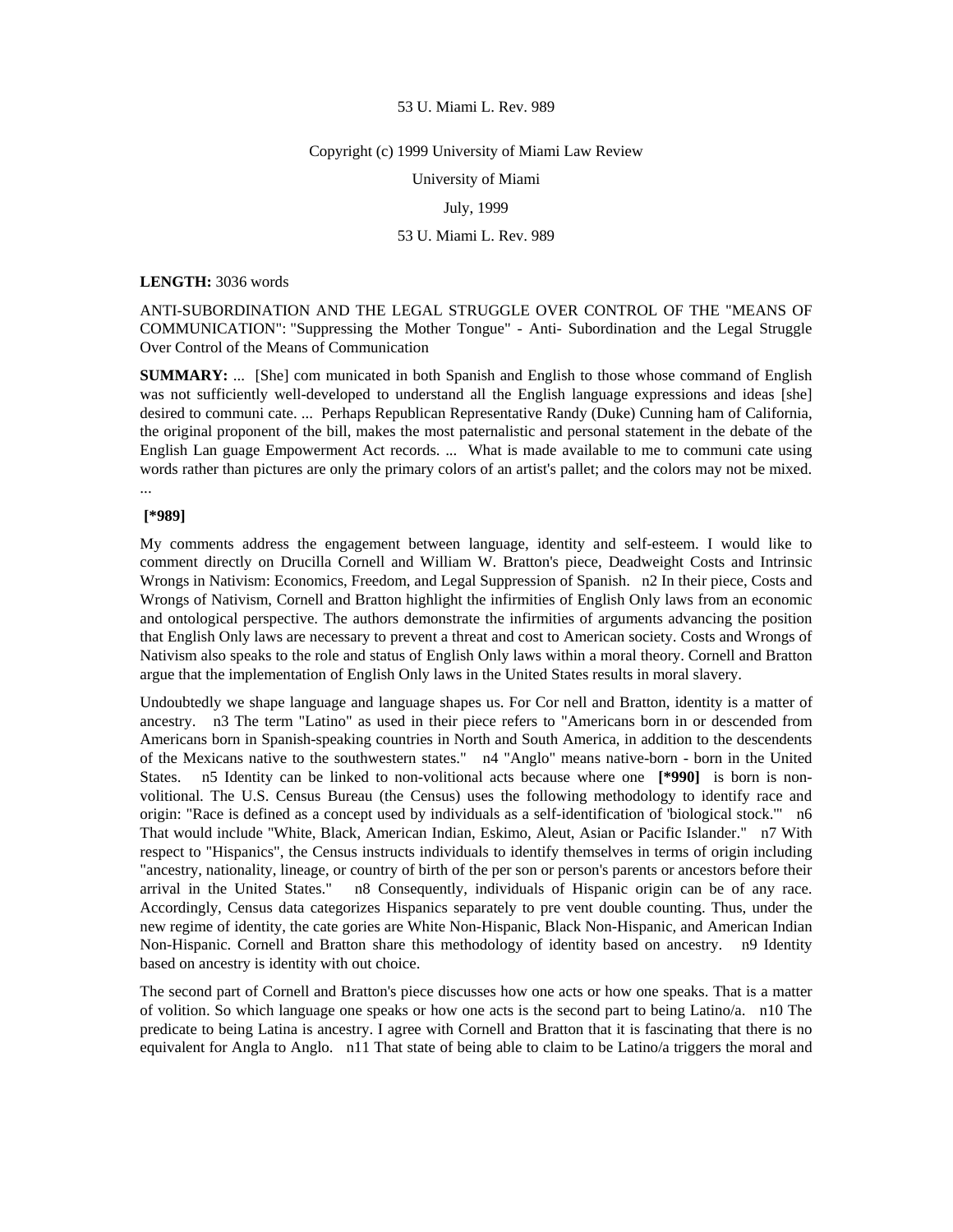legal right to speak Spanish as a Latino/a. Without the right to speak or act in a particular manner, you have lost the first predicate, which is who you are.

The authors refer to Jorge Luis Borges who said, "I am inseparable from the Spanish language;" n12 and they refer to "The Bluest Eye" by Tony Morrison. She asked, "what, in fact, may make me a black writer?" n13 and replied: "The ways in which I activate language and **[\*991]** ways in which that language activates me." n14 In each of the instances mentioned, the speaker considers the relationship between language and identity. The interdependent nature of language and logos is essential to the speaker. n15 This was the case in Yniguez.

In the case of Yniguez v. Arizonans for Official English, n16 the issue presented to the Court of Appeals for the Ninth Circuit involved Article XXVIII, which amended the Arizona constitution to provide that Eng lish is the official language of the state of Arizona ("Amendment"). Further, the Amendment provided that the state and its political subdivi sions - including all government officials and employees performing government business - must "act" only in English. n17 State employees who failed to comply with the Amendment could be sanctioned for fail ure to obey the law. For this reason, the state employees, for fear of disciplinary action, or worse, losing their jobs, immediately ceased speaking Spanish on the job.

At the time of the passage of the Amendment, Maria-Kelley F. Yniguez, a Latina, was employed by the Arizona Department of Admin istration where she had handled medical malpractice claims asserted against the state. n18 She was bilingual - fluent and literate in both Span ish and English. n19 Before the passage of the Amendment, she communi cated in Spanish with "monolingual Spanish-speaking claimants" and in a combination of English and Spanish with bilingual claimants. n20 In her affidavit, Yniguez described the way she communicated at work:

 [She] spoke English to persons who spoke only English, Spanish to **[\*992]** persons who spoke only Spanish and a combination of both lan guages to persons who were able to communicate in both. [She] com municated in both Spanish and English to those whose command of English was not sufficiently welldeveloped to understand all the English language expressions and ideas [she] desired to communi cate. At times during her job, [she] also communicated in Spanish to persons who spoke both English and Spanish because the emotive ideas and feelings she desired to express were most clearly expressed in Spanish... [She] communicated in Spanish to express otherwise inexpressible concepts and ideas. n21

 In reading those papers, I asked myself: why someone would do that - shift between languages? You may want to exclude others, you may want to create privacy, but you drift into English because it, too, is familiar. n22 One drifts between both linguistic worlds - Spanish and English words, grabbing onto this or that word-buoy to sustain oneself. Yniguez could have spoken in English only, but chose not to. Therefore, language is inexorably linked to who she is. n23 Moreover, to take away her right to "act" in Spanish takes away her whole sense of identity.

The Court of Appeals for the Ninth Circuit recognized this relation ship between identity and language. n24 Maria Yniguez's statement that her reason for speaking Spanish with bilingual persons can signify "soli darity" or "comfortableness" was both political and personal in its nature and quality. n25 The Ninth Circuit noted that the Amendment singled out not one word but an entire vocabulary. "Words are not often chosen as much for their emotive as their cognitive force." n26 Recognition of the power of language to activate awareness and knowledge, the Ninth Cir cuit refused to allow English only speaking Arizonans to erase Spanish (and Spanish speaking persons) from the lexicon of Americans. Never theless, the English Only movement in Arizona has escalated to a national platform of intolerance.

Democrat Representative George Miller of California used a simi **[\*993]** lar argument to speak in favor of an exception to the English Only Empowerment Act of 1996, House Bill 123 (the "English Empowerment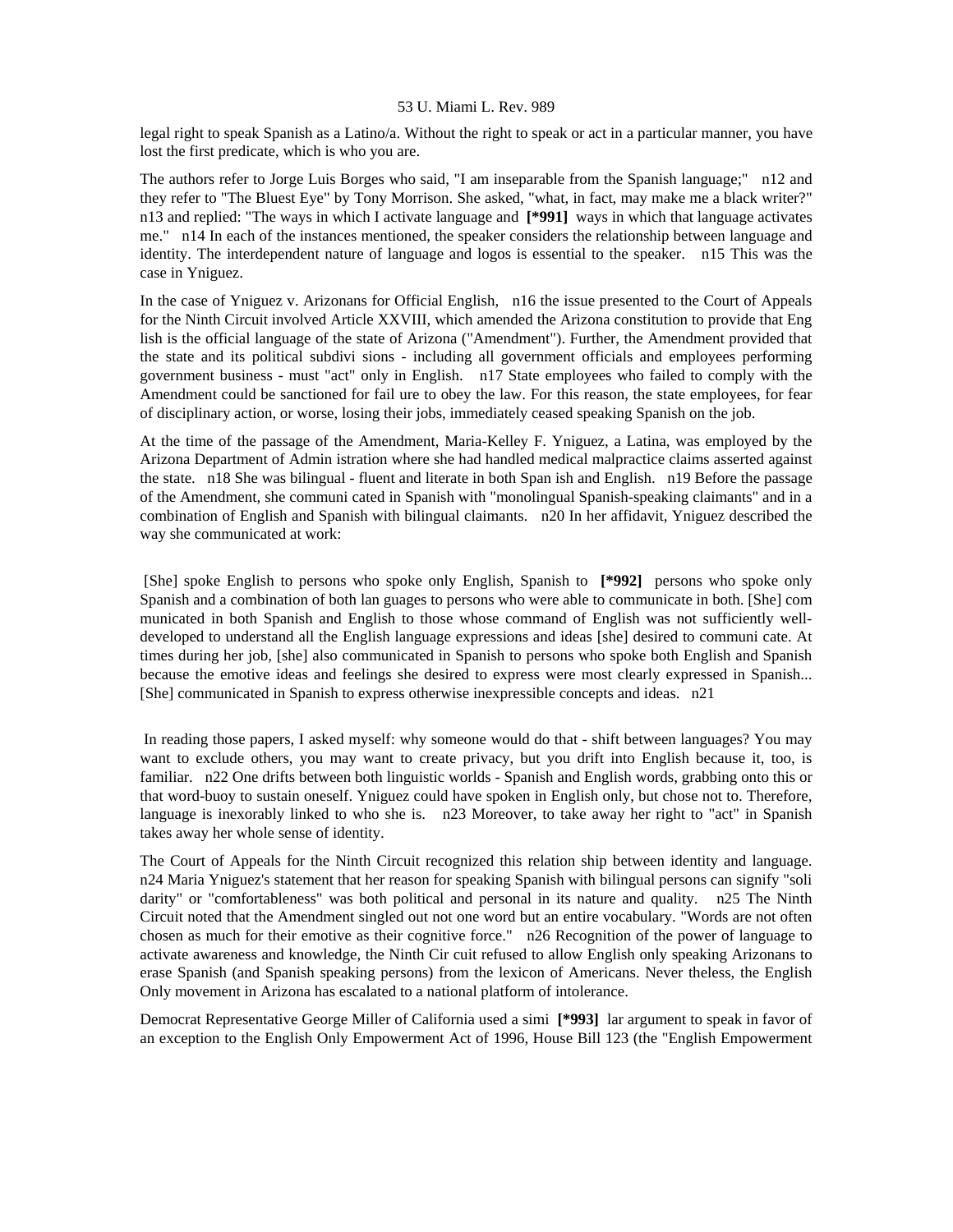Act") exempting Native American languages. n27 Representative Miller did not believe that Native Americans should "lose themselves." n28 In addressing the House he stated:

 The Native American exemption, which applies to languages spoken by the more than 557 American Indian and Alaska Native tribes in this Nation, is important for several reasons.

First, we have a fiduciary duty, a binding trust responsibility, to preserve Indian cultures. An integral part of their culture is the abil ity to speak their own languages, many of which are disappearing or have even been lost. The tribes are making a concerted effort to revi talize their languages, and I believe that without this exemption, pas sage of this bill would frustrate those efforts. n29

 Notwithstanding the argument for the Native American exception, other members of the House stressed their support of the English Language Empowerment Act in tones echoing paternalism. Republican Represen tative Barbara Vucanovich of Nevada stated: "The English language empowers each generation of immigrants to access the American dream." n30 Perhaps Republican Representative Randy (Duke) Cunning ham of California, the original proponent of the bill, makes the most paternalistic and personal statement in the debate of the English Lan guage Empowerment Act records. He appeals to the sense of the "American family" that he perceives is threatened by overhearing lan guages other than English spoken in places outside the home - - gro cery stores, suburban shopping malls, restaurants, schools, libraries, bookstores, or the post office. He stated:

 This [bill] is an honest attempt to combine and empower the Ameri can people, and especially those that have limited English skills to help them...

We encourage those folks to learn, and I want Spanish-speaking or Chinese-speaking, I want them to speak those languages at home. This bill does not prohibit that. What the bill does, it says that the official language of the government, of the Federal Government, **[\*994]** shall be in English. That empowers people.... n31

 As the Ninth circuit noted in Yniguez, this case reveals the tension between the "common bonds and a common language" and "the Ameri can tradition of tolerance." n32 I think that it is also worth mentioning that the political rhetoric surrounding English Only laws assumes a dichot omy of "we" or "us" (English only speakers, synonymous with Ameri cans) and "they" or "those folks" (synonymous with non-Americans). n33 Intolerance of diversity is not eliminated by recent technologies. Unlike the bright future bursting off the pages of Fortune magazine, the World Wide Web does not change everything. n34

As we enter the computer and electronic wires age, I would like to consider the impact of English Only law on identity in telecommunica tions. Many use e-mail and list serves to communicate with family located all across the country. One may become frustrated when "speak ing" in Spanish through the Internet and other computer-based technolo gies. In composing e-mail in Spanish, for example, one can not readily find the symbols necessary to communicate fully in Spanish. Of the various templates made available for computerized language production, Spanish accents and other symbols often do not match the font of the original text in which the document was composed. The e-mail I have drafted in Spanish often arrives to its addressee with circles where I had placed accents. Therefore, I look like some sort of chaotic writer. What happens to me when I write electronic mail? when I try to communicate the way I would if the addressee and I were face to face?; a destruction of my identity takes place. What is made available to me to communi cate using words rather than pictures are only the primary colors of an artist's pallet; and the colors may not be mixed. In that gap, one is left to the primary colors - crayons. A destruction of self takes place because one can not use the richness of colors available cognitively, but unavailable on the computer.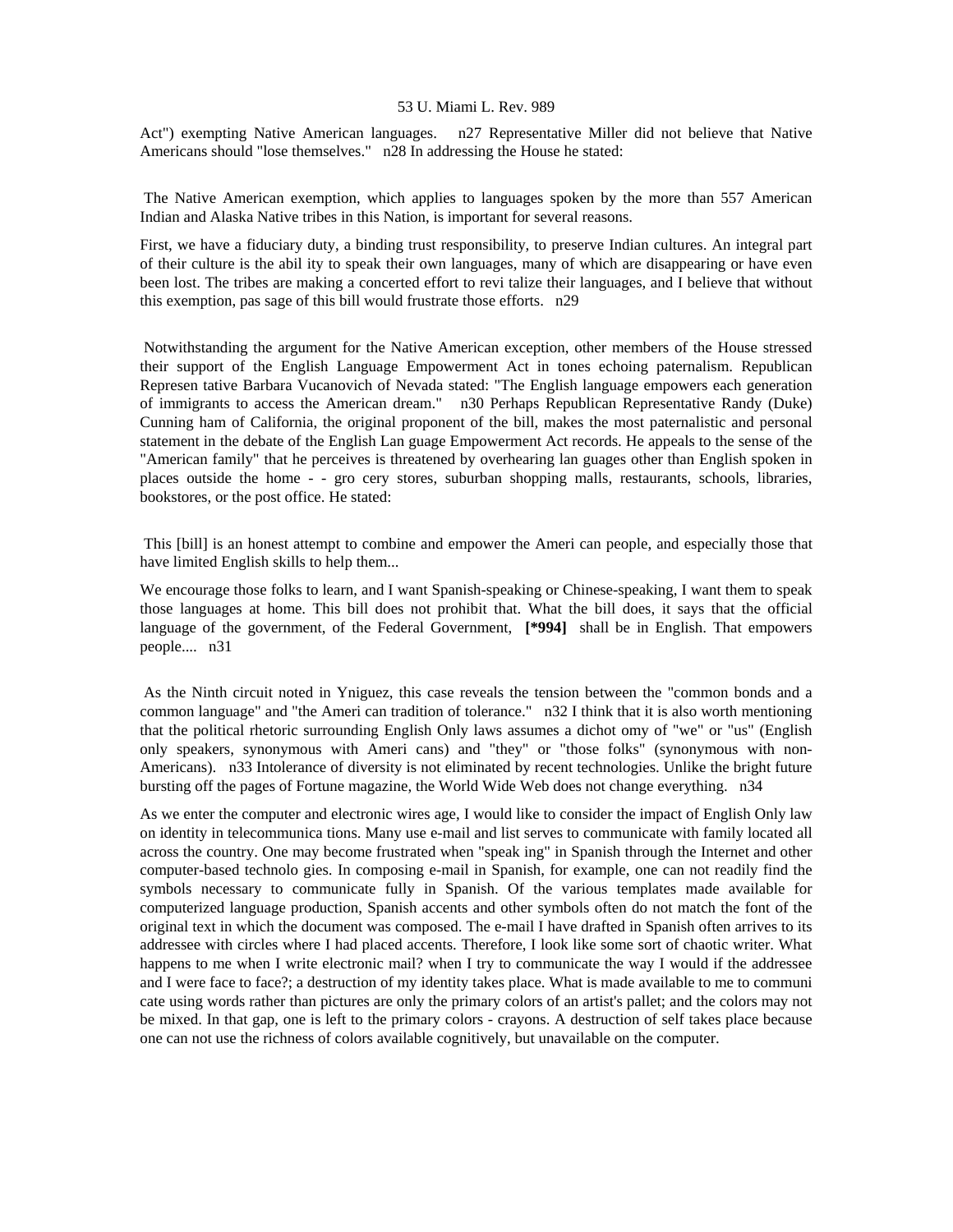Who you are, who one is, "who I is", is absolutely linked to how one speaks. The beginning point of this discussion grew from note 5 of Cornell and Bratton's piece. Who am I? I need a word to describe who I am. At some point, I would like to revisit how words that define iden tity change. I would assess the effect those externally imposed identifi ers have on self-identity and on self-esteem.

## **FOOTNOTE-1:**

n2. Drucilla Cornell & William W. Bratton, Deadweight Costs and Intrinsic Wrongs of Nativism: Economics, Freedom, and Legal Suppression of Spanish, [84 Cornell L. Rev. 595](http://www.lexis.com/research/xlink?searchtype=get&search=84%20Cornell%20L.%20Rev.%20595)  [\(1999\).](http://www.lexis.com/research/xlink?searchtype=get&search=84%20Cornell%20L.%20Rev.%20595) Comments made herein are responsive to the draft presented at the LatCrit III conference held in Miami, Florida.

n3. Cornell & Bratton, supra note 2, at 598 n.7.

n4. Id.

n5. See id.

n6. Census Bureau methodology most recently posted in Falling Through the Net II: New Data on the Digital Divide, U.S. Bureau of the Census, U.S. Department of Commerce, (visited June 7, 1999)(posted July 28, 1998). The 1998 Census Report updates NTIA's findings from its earlier study, "Falling Through the Net: A Survey of the 'Haves' and 'Have Nots' in Rural and Urban America" (July 1995). See infra note 8.

n7. Id.

n8. "Falling Through the Net, A Survey of the Have Nots in Rural and Urban America", National Telecommunications and Information Administration, U.S. Bureau of the Census, U.S. Department of Commerce (July 1995).

n9. Cornell & Bratton, supra note 2, at 598 n.7.

n10. See id. at 612-16 and accompanying notes.

n11. Id. at 598, n.7.

n12. Id. at 676 n.347 (citing and quoting Jorge Luis Borges in an interview by Sonia Moria, Buenos Aires, Argentina (May 1985)).

n13. Id. at 677 (citing and quoting Toni Morrison, Unspeakable Things Unspoken: The Afro-American Presence in American Literature, in 11 The Tanner Lectures on Human Values 121, 146 (Grethe B. Peterson ed., 1990)).

n14. Id.

n15. See id. at 599 n.12 (citing Benjamin Franklin as a nativist linking failure of German immigrants in Pennsylvania to adopt "our Language or Customs" as threatening to survival of "American" civilization).

n16. [69 F.3d 920 \(9th Cir. 1995\).](http://www.lexis.com/research/xlink?searchtype=get&search=69%20F.3d%20920) The Ninth Circuit of Appeals, sitting en banc, declared the Amendment unconstitutional. The Ninth Circuit of Appeals, sitting en banc, declared the Amendment unconstitutional. On March 3, 1997, the United States Supreme Court vacated the order of the Ninth Circuit, with directions to dismiss Yniguez's action for lack of standing. The seventy odd page opinion of the Court focused on issues of mootness (by the time the case was tried Yniguez had taken a job in the private sector). The Arizona Supreme Court directly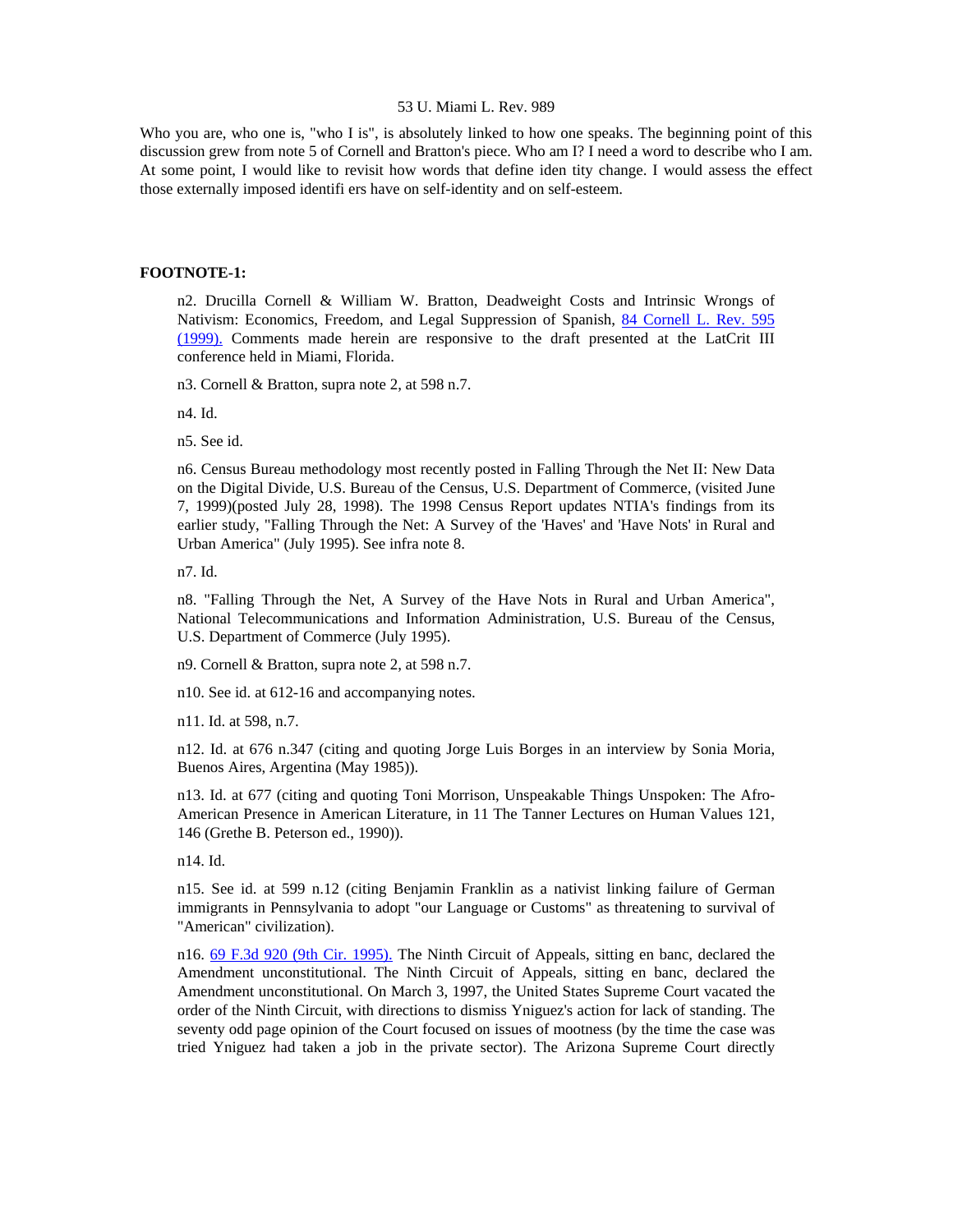disposed of the question of the constitutionality of the English Only Amendment in Ruiz v. Hull. In this opinion, the Supreme Court of Arizona found the English Only Amendment unconstitutional in two respects: 1) the Amendment violates the First Amendment by depriving "limited-English- proficient and non-English-speaking Arizonans of First Amendment of meaningful communication with elected officials; and (2) the Amendment impinges upon the fundamental right to petition the government for redress of grievances as secured to all persons via the [Fourteenth Amendment. Ruiz v. Hull, 957 P.2d 984, 996, 999 \(Ariz. 1998\)\(](http://www.lexis.com/research/xlink?searchtype=get&search=957%20P.2d%20984,at%20996)en banc).

n17. See Ariz. Const. Art. XXVIII, 3 (repealed 1997). The particular language of the law states: "This State and all political subdivisions of this State shall act in English and in no other language."(Italics added).

n18. See [Yniguez v. Mofford, 730 F. Supp. 309, 310 \(D. Ariz. 1990\).](http://www.lexis.com/research/xlink?searchtype=get&search=730%20F.%20Supp.%20309,at%20310)

n19. Id.

n20. Id.

n21. Brief for Respondent, Maria-Kelley F. Yniguez, in [Opposition to Petition for Cert.,](http://www.lexis.com/research/xlink?searchtype=get&search=520%20U.S.%2043)  [Arizonans for Official English v. Arizona, 520 U.S. 43 \(1997\)\(](http://www.lexis.com/research/xlink?searchtype=get&search=520%20U.S.%2043)No. 95-974).

n22. See id. (referring to the testimony of Jane Hill, Ph.D., a linguistic anthropologist who testified that: "Language functions to represent emotions, manipulate social contacts, to represent aesthetic reactions and to represent personal identity.").

n23. See id.

n24. The opinion of the Ninth Circuit although ultimately vacated for mootness has been frequently referred to as the substantive opinion of the case. The Arizona Supreme Court agreed with the result and reasoning of the Ninth Circuit in its review of the federal trial court's findings and struck down the Amendment as unconstitutional. See [Ruiz v. Hull, 957 P.2d 984](http://www.lexis.com/research/xlink?searchtype=get&search=957%20P.2d%20984)  [\(Ariz. 1998\)](http://www.lexis.com/research/xlink?searchtype=get&search=957%20P.2d%20984) (en banc). For this reason, much of the discussion of Yniguez is discussed in the context of insights made by the Ninth Circuit.

n25. [Yniguez v. Arizonans for Official English, 69 F.3d 920, 935 \(9th Cir. 1995\).](http://www.lexis.com/research/xlink?searchtype=get&search=69%20F.3d%20920,at%20935)

n26. Id.

N27. English Language Empowerment Act of 1996, H.R. 123, 104[su'th'] Cong., 142 Cong. Rec. H9738, 9750 (1996). The bill was subsequently reintroduced January 7, 1997, named after the late Bill Emerson, former House member. Hence, the bill was again voted down under its new short name, the "Bill Emerson English Language Empowerment Act of 1997." The Emerson bill was tailored to exempt Native American languages from its coverage. See H.R. 123, 105[su'th'] Cong, 167 (1997).

n28. 142 Cong. Rec. H9738, 9747 (1996).

n29. Id.

n30. English Language Empowerment Act of 1996, H.R. 123, 104[su'th'] Cong., 142 Cong. Rec. H9738, at 9747.

n31. 142 Cong. Rec. H9738, 9748 (italics added).

n32. [Yniguez, 69 F.3d at 923.](http://www.lexis.com/research/xlink?searchtype=get&search=69%20F.3d%20920,at%20923)

n33. Id.